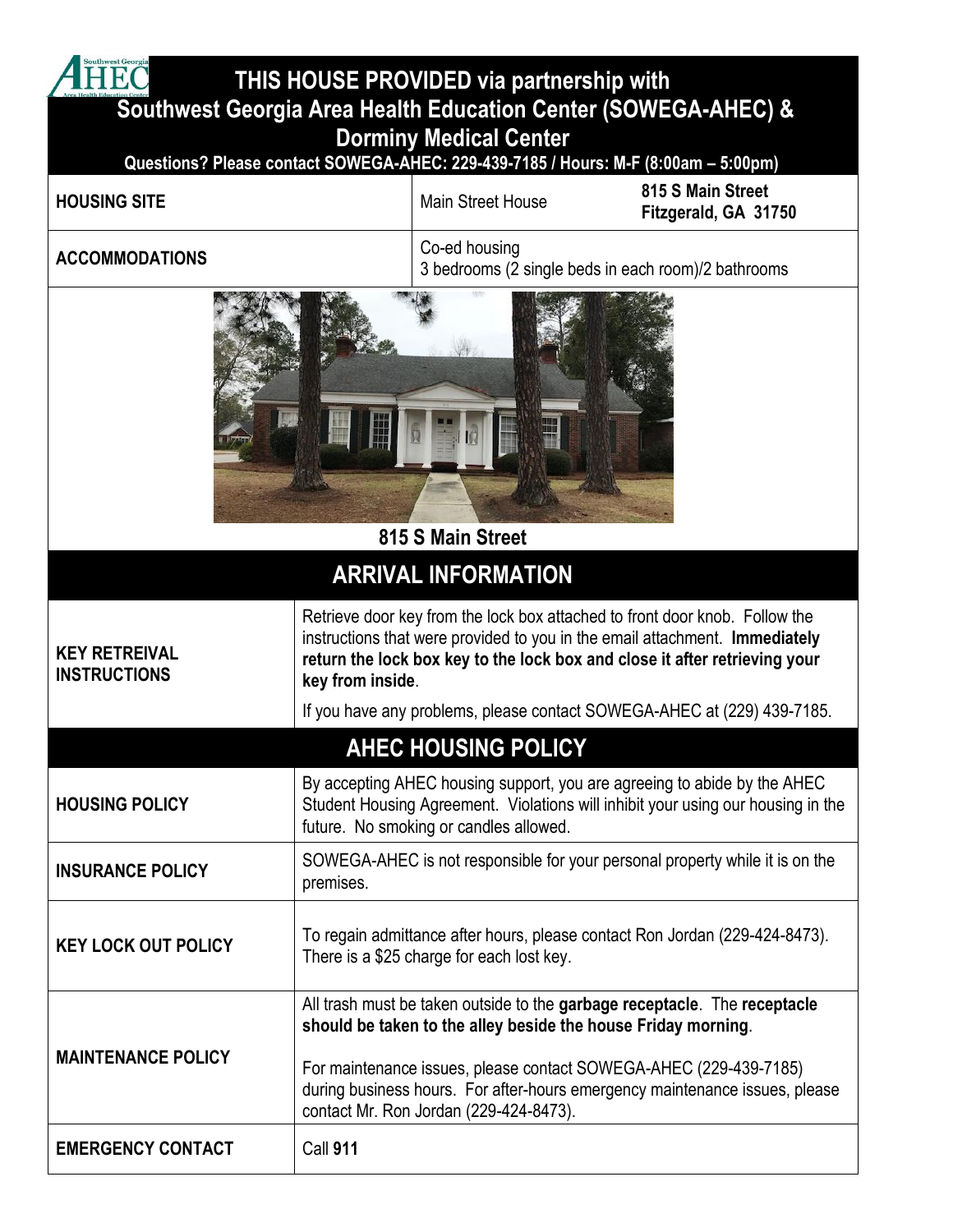## **HOUSE RULES**

| No smoking<br>ш<br>No candles<br>No pets allowed<br>н.<br>No sleep over guest allowed without permission<br>No door and wall decorations allowed<br>No curtains or drapes allowed to be hung<br>Do not move the furniture from room to room<br>ш<br>Do not move from your assigned room | Keep all exterior doors locked while residing in the<br>house. This is for your safety as well as that of you<br>housemates.<br>Have ecologically sustainable habits (including<br>minimizing water use, recycling, and unplugging<br>unused electrical appliances)<br>AHEC employees may enter any room for safety,<br>improvements, maintenance checks, or in case of an<br>emergency                                                                                                                                                                                                                                                                                                                                                                                                                                                                                                                  |  |  |  |
|-----------------------------------------------------------------------------------------------------------------------------------------------------------------------------------------------------------------------------------------------------------------------------------------|----------------------------------------------------------------------------------------------------------------------------------------------------------------------------------------------------------------------------------------------------------------------------------------------------------------------------------------------------------------------------------------------------------------------------------------------------------------------------------------------------------------------------------------------------------------------------------------------------------------------------------------------------------------------------------------------------------------------------------------------------------------------------------------------------------------------------------------------------------------------------------------------------------|--|--|--|
| <b>DRIVING DIRECTIONS</b>                                                                                                                                                                                                                                                               |                                                                                                                                                                                                                                                                                                                                                                                                                                                                                                                                                                                                                                                                                                                                                                                                                                                                                                          |  |  |  |
| <b>DIRECTIONS</b><br><b>FROM ATLANTA:</b>                                                                                                                                                                                                                                               | Take I-75 S<br>Keep left to take I-75 S/GA-401 S toward International/Macon.<br>$\blacksquare$<br>Keep right to take I-475 S/GA-408 Svia EXIT 177 toward I-75 S/Valdosta.<br>Merge onto I-75 S/GA-401 S via the exit on the left.<br>$\blacksquare$<br>Take the GA-107/GA-112 exit, EXIT82, toward Ashburn/Fitzgerald.<br>٠<br>Turn left onto GA-107/GA-112/E Washington St. Continue to follow GA-<br>$\blacksquare$<br>107/GA-112.<br>Turn right onto State Highway 107/GA-107. Continue to follow GA-107.<br>п<br>Turn right onto Benjamin H Hill Dr W/GA-107. Continue to follow GA-107.<br>$\blacksquare$<br>Turn left onto Perry House Rd.<br>$\blacksquare$<br>Turn right onto W Roanoke Dr.<br>п<br>Turn left onto S Lee St.<br>$\blacksquare$<br>Take the 1st right onto W Lemon St.<br>$\blacksquare$<br>Take the 1st right onto S Main St.<br>$\blacksquare$<br>815 S MAIN ST is on the left. |  |  |  |
|                                                                                                                                                                                                                                                                                         | <b>THINGS TO DO</b>                                                                                                                                                                                                                                                                                                                                                                                                                                                                                                                                                                                                                                                                                                                                                                                                                                                                                      |  |  |  |
| <b>AREA INFORMATION</b>                                                                                                                                                                                                                                                                 | ❖ Fitzgerald- Ben Hill County Chamber of Commerce:<br>http://www.fitzgeraldchamber.org/<br>❖ Fitzgerald Newspaper: http://www.herald-leader.net<br>❖ Fitzgerald Government Site: http://www.benhillcounty.com/<br>❖ Things to do in Fitzgerald: https://www.fitzgeraldga.org/<br>❖ Southwest GA News: http://www.mysouthwestga.com/<br>❖ Fitness Facilities:<br>Destiny Fitness: http://www.destinyfitness.com/<br>American Bodyworks: http://americanbodyworks.com/<br>CrossFit Fitzgerald: https://crossfitfitzgerald.com/                                                                                                                                                                                                                                                                                                                                                                             |  |  |  |